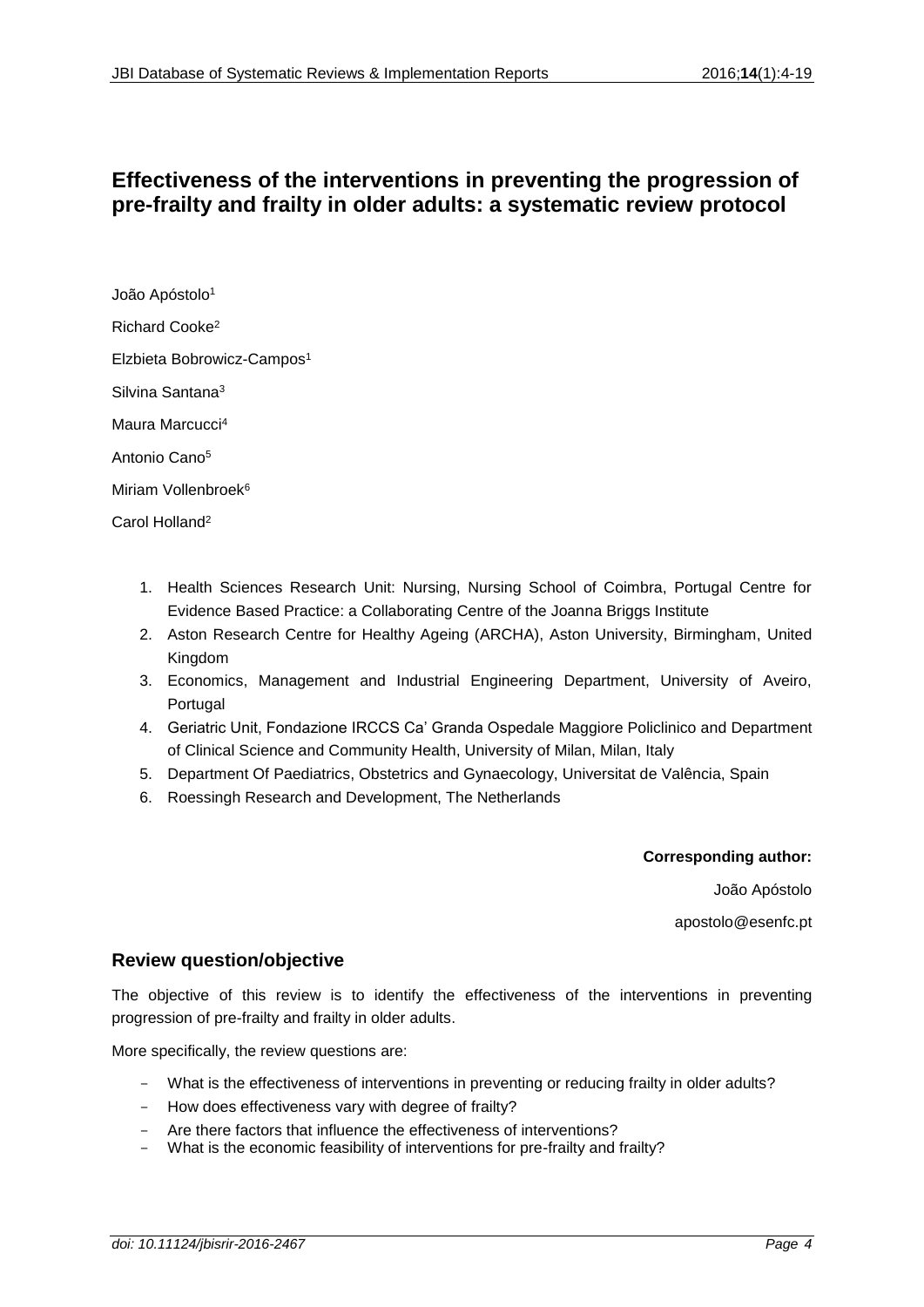## **Background**

Frailty is an age-related state of high vulnerability to adverse health outcomes after a stressor event<sup>1-6</sup>, predisposing the individuals to falls and fractures, disability, dependency, hospitalization and institutional placement, and ultimately death.<sup>1</sup> It can be preceded by, but also occurs in the absence of, chronic disease.3,5,7 According to some authors, this clinical condition results from decrease in reserves across multiple physiological systems that are normally responsible for healthy adaptation to stress.<sup>1,8,9</sup> Alternatively, it is considered that frailty is due to the critical accumulation of dysregulation in important signaling pathways and subsequent depletion of homeostatic reserve and resiliency.<sup>1,10,11</sup> Other authors describe this state of increased vulnerability as associated with a reduced capacity to compensate aging-related molecular and cellular damage.<sup>2</sup> Independently of pathophysiological conceptualization, it is assumed that frailty is a dynamic process that leads to a spiraling decline in various functional domains that exacerbates the risk of geriatric syndromes.<sup>1,3,5,6</sup>

The phenotypic markers of frailty include global weakness with low muscle strength (e.g. poor grip strength), overall slowness (particularly in gait), decreased balance and mobility, fatigability or exhaustion, low physical activity and involuntary weight loss.<sup>1,3,5,8</sup> For diagnostic purposes, at least three of these components must be observed.<sup>8</sup> The presence of only one or two of them is considered as an indicator of the state of pre-frailty. From a broader perspective, it is assumed that frailty can also manifest through cognitive impairment,<sup>12-16</sup> although, according to evidence, the decline in cognition is very selective, being limited to executive functions, attention, verbal fluency and processing of speed. It is also well documented that frail elderlies manifest some impairment in activities of daily living and report significant reduction in quality of life.<sup>12,17</sup> Furthermore, recent studies have shown that frailty may be related to mood change,<sup>16,18</sup> although the nature of this association, as well as its relevance to the frailty construct, needs to be clarified.<sup>17</sup>

Regarding the prevalence of frailty, systematic comparison of numerous studies<sup>19</sup> shows that frailty in community-dwelling adults aged 65 and over varies from 4% to 17%. In case of pre-frailty, the frequency varies between 19% and 53% in different studies. <sup>19</sup> The differences in estimates due to differences in the operational definition of frailty (based on physical markers or incorporating a broader multidimensional approach) and study populations (e.g. the results of epidemiological studies can be affected by demographic variables, such as age and gender, as well as the presence of chronic disease or other comorbid conditions).

Because of the frequency of its occurrence and the severity of its consequences, frailty is seen as a threatening condition for older adults, requiring attention from health care professionals, social care practitioners, researchers and policy-makers.3,6,19 The implications of the involvement of these agents can be observed at various levels, with issues related to improving prognosis and preventing the progression from pre-frail to frail being of the greatest interest and relevance. In relations to interventions, attempts to manage adverse consequences of frailty are often focused on minimization of risks of disability and dependency, or on the treatment of underlying conditions and symptoms. For complementary approaches, frailty management involves the development of coping strategies necessary to control potential stress factors or to minimize their impact.3,20 So far, various types of intervention have been proposed, among which are physical activity, psychosocial intervention, health and social care provision, cognitive stimulation, nutrition, medication/medical maintenance and adherence focused interventions, and multifactorial intervention. The results of studies conducted in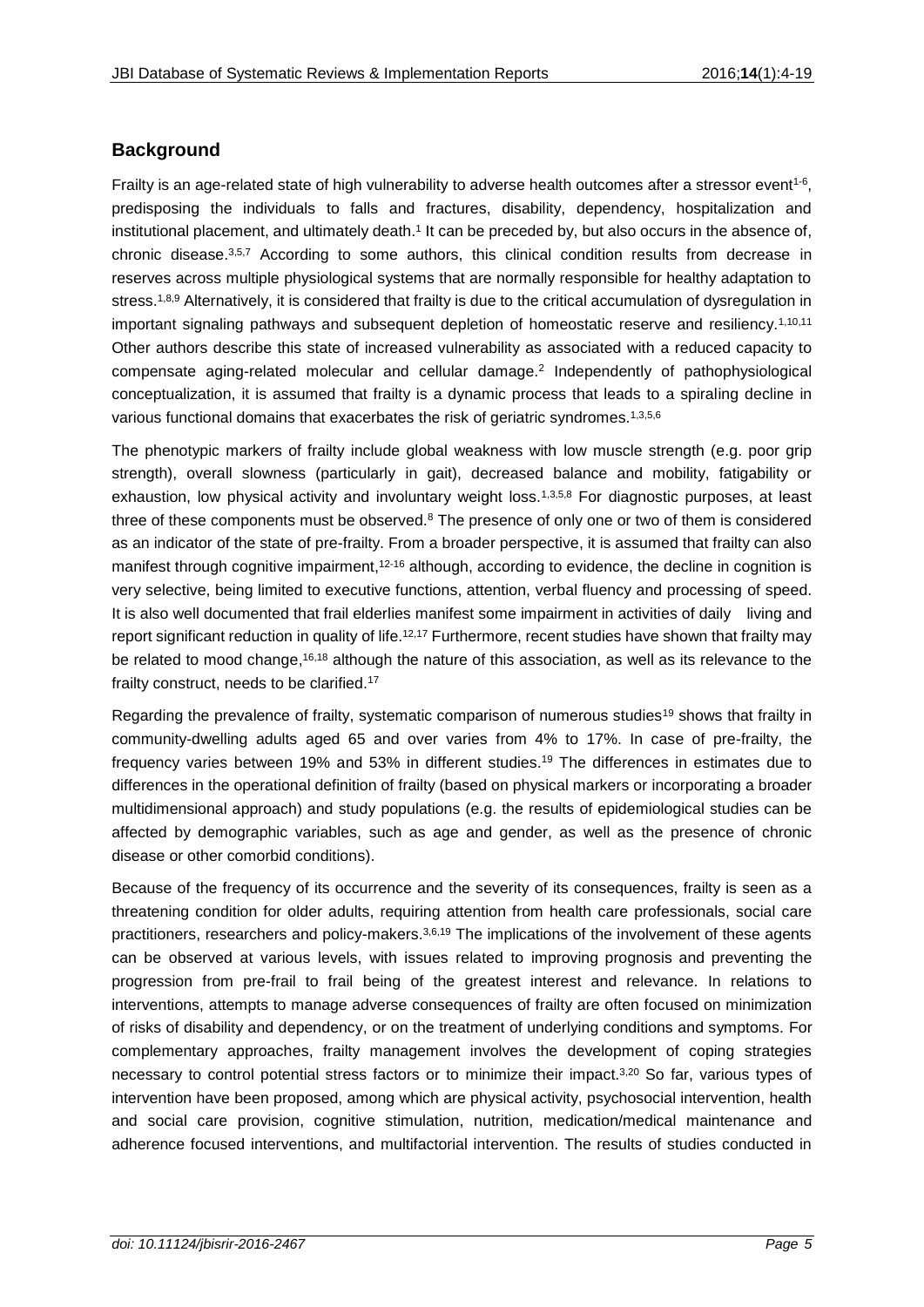this area have indicated that treating frailty in older adults is a realistic therapeutic goal.<sup>21-24</sup> However, it is still hard to determine how effective these types of intervention are and how efficiency can be influenced by other factors, for example, severity of the clinical condition. Another issue requiring clarification is the effectiveness of interventions in terms of drug prescription and changes in analytical parameters.25,26 The focus of attention should also be directed to economic data, namely, costs relative to benefits and/or savings associated with implementing the interventions for pre-frailty and frailty.<sup>27</sup>

A preliminary search of the JBI Database of Systematic Reviews and Implementation Reports, the Cochrane Database of Systematic Reviews, Prospero, CINAHL, and Medline has revealed that there are currently no systematic review (neither published nor in progress) on clinical/medical and economic effectiveness of interventions to prevent or reduce frailty in older adults.

Therefore, it is necessary for a systematic review to be conducted to examine the effectiveness of the interventions to prevent the progression of pre-frailty and frailty in older adults, involving a critical analysis based on scientific evidence.

## **Keywords**

frail elderly; pre-frailty; frailty

### **Inclusion criteria**

### *Types of participants*

This review will consider studies that include older adults (female and male) aged 65 years and over, explicitly identified as pre-frail or frail by the researchers or associated medical professionals according to a pre-specified scale or index, and who have received health care and support services in any type of setting (primary care, nursing homes, hospitals).

This review will exclude studies that:

- Include participants who have been selected because they have one specific illness
- Consider people with a terminal diagnosis only.

### *Types of intervention(s)/phenomena of interest*

The clinical/medical component of the review will consider studies that evaluate any type of interventions to prevent the progression of pre-frailty and frailty in older adults. These interventions will include, but will not be limited to, physical activity, multifactorial intervention, psychosocial intervention, health and social care provision, and cognitive, nutrition or medication/medical maintenance and adherence focused interventions.

The economic component of the review will consider studies that have performed any type of health economic analysis of interventions to prevent the progression of pre-frailty and frailty in older adults.

The comparator for both clinical/medical and economic components will be implementing usual care, alternative therapeutic interventions or no intervention.

#### *Types of outcomes*

Primary outcomes:

- Frailty as indicated by any validated scale or measurement or index.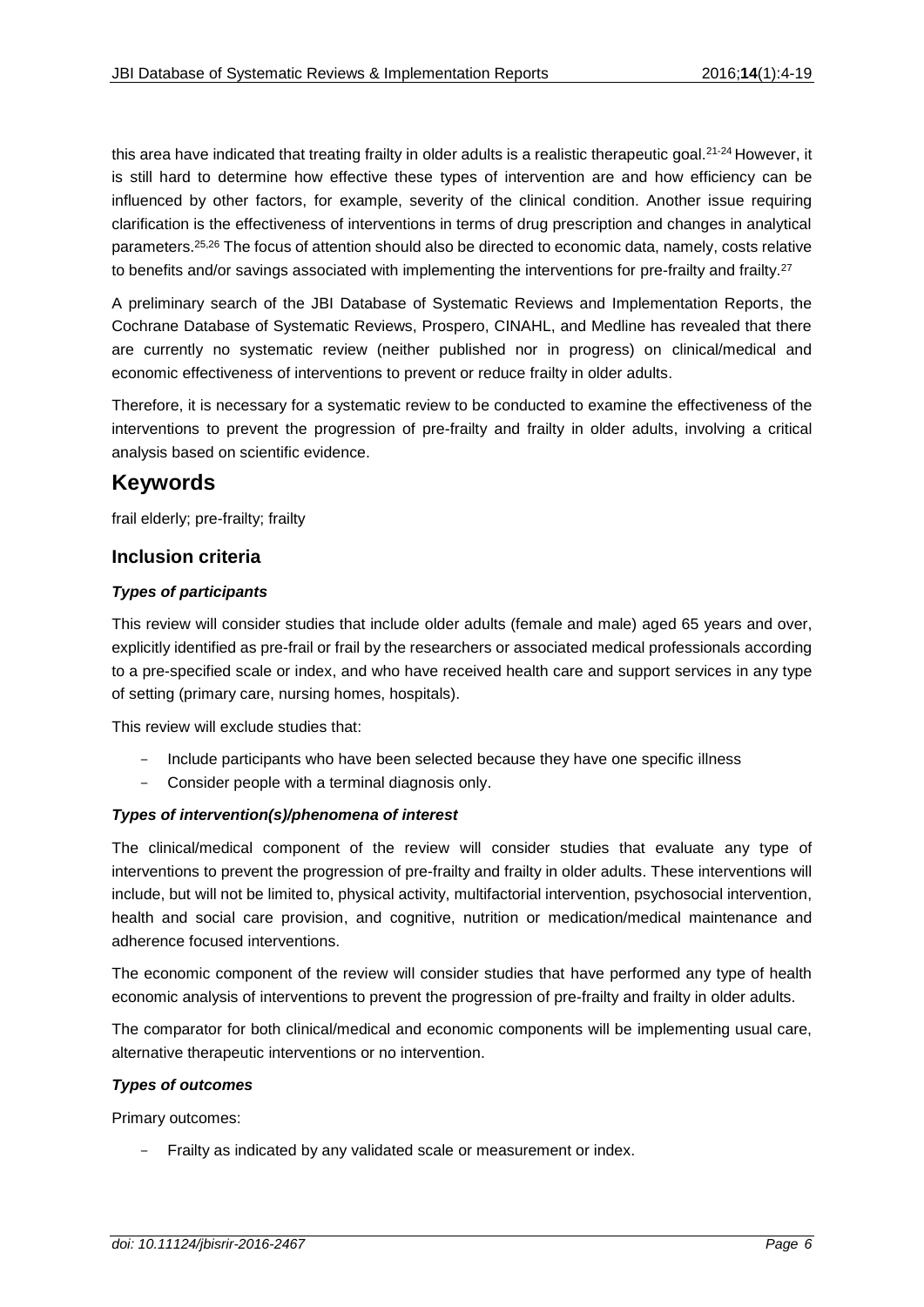Secondary outcomes:

- i. Cognition, quality of life, quality-adjusted life year (QALY), activities of daily living (ADL), instrumental activities of daily living (IADL), caregiver burden, functional capacity, depression, self-perceived health and social engagement, as assessed by any validated scale or measurement or index.
- ii. Drugs and prescriptions, analytical parameters, falls and fractures, mortality, hospitalization, institutionalization and comorbidities.
- iii. Costs and/or costs relative to benefits and/or savings associated with implementing the interventions for pre-frailty and frailty.

#### *Types of studies*

The clinical / medical component of the review will consider randomized controlled trials (RCTs), non-randomized trials and quasi-experimental studies related to the effectiveness of interventions for pre-frailty and frailty for inclusion. In the absence of RCTs, non-randomized trials, quasi-experimental studies and other research designs of a quantitative nature, such as cohort studies, will be considered for inclusion.

The economic component of the review will consider cost effectiveness, cost benefit, cost minimization or cost utility studies. Any quantitative study measuring clinical effectiveness that incorporates economic data will be considered. Studies where the effectiveness of the intervention on frailty measures is not measured will be excluded.

#### **Search strategy**

The search strategy aims to find both published and unpublished studies. A three-step search strategy will be utilized in this review. An initial limited search of MEDLINE via EBSCOhost Web and CINAHL will be undertaken followed by an analysis of text words contained in the title and abstract, and of the index terms used to describe the article. A second search using all identified keywords and index terms will then be undertaken across all included databases. Thirdly, the reference lists of all identified reports and articles will be searched for additional studies. Studies published in English, Portuguese, Spanish, Italian and Dutch will be considered for inclusion in this review. Studies published from 2001 will be considered for inclusion in this review. This timeline was selected because 2001 is the year of publication of Fried's paper<sup>8</sup> that showed to be seminal for research on frailty.

The databases to be searched include:

CINAHL

MEDLINE

**SCOPUS** 

EMBASE

Cochrane Central Register of Controlled Trials

Scielo.

The search for unpublished studies will include: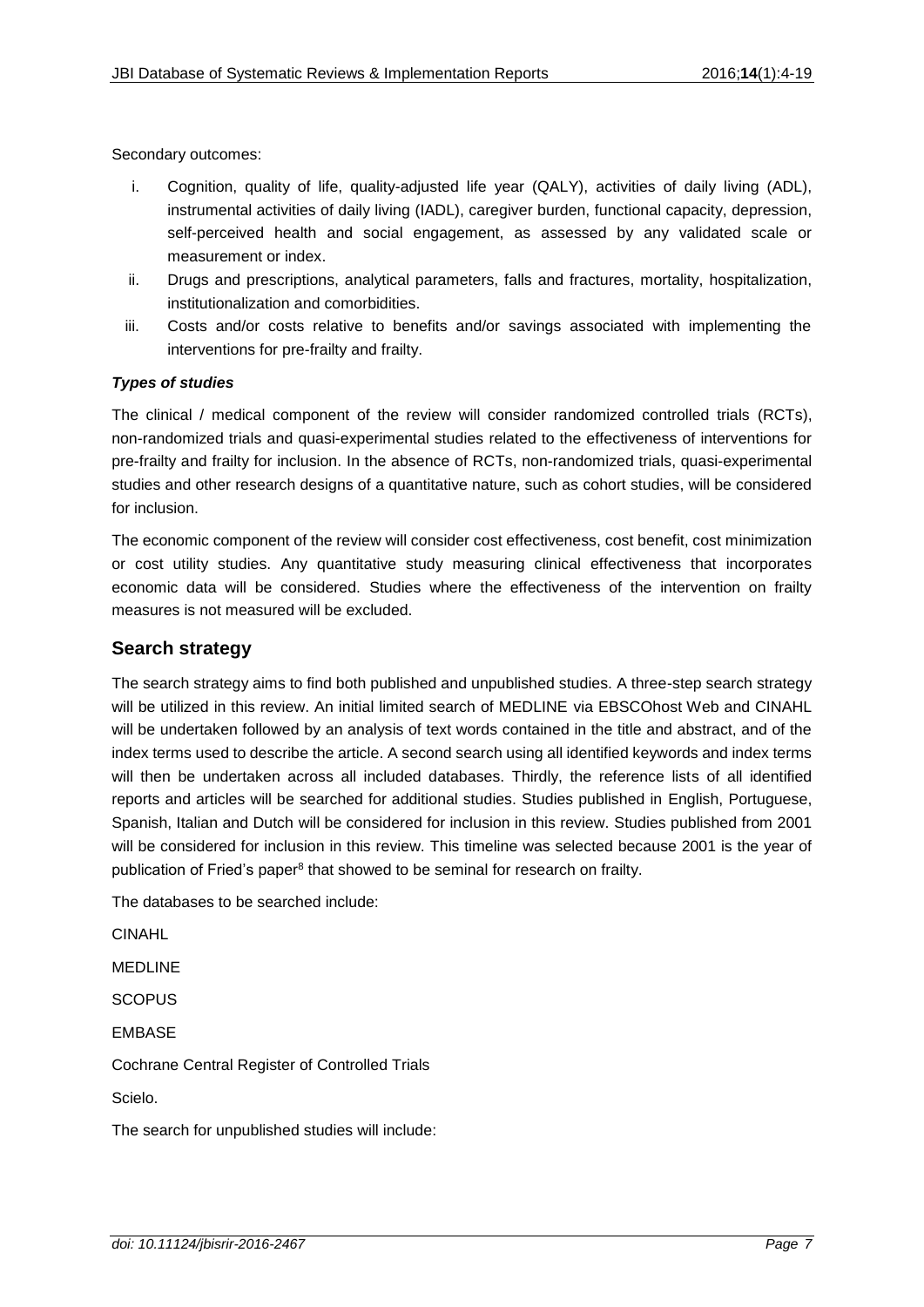### ProQuest Theses and Dissertations

**OpenGrey** 

Banco de teses da CAPES [\(www.capes.gov.br\)](http://www.capes.gov.br/)

Dissertation Abstracts Online (e-Thos).

Initial keywords to be used will be frailty, elder\*, old\*, intervention\*

During the process of conducting the search, various terminologies and spellings of the keywords will be taken into consideration as they might affect the identification of relevant studies.

## **Assessment of methodological quality**

Quantitative papers selected for retrieval will be assessed by two independent reviewers for methodological validity prior to inclusion in the review using standardized critical appraisal instruments from the Joanna Briggs Institute Meta-Analysis of Statistics Assessment and Review Instrument (JBI-MAStARI) (Appendix I).

Economic papers selected for retrieval will be assessed by two independent reviewers for methodological validity prior to inclusion in the review using standardized critical appraisal instruments from the Joanna Briggs Institute Analysis of Cost, Technology and Utilization Assessment and Review Instrument (JBI-ACTUARI) (Appendix I).

Any disagreements that arise between the reviewers will be resolved through discussion, or with a third reviewer.

### **Data extraction**

Quantitative data will be extracted from papers included in the review independently by two reviewers using the standardized data extraction tool from JBI-MAStARI (Appendix II). The data extracted will include specific details about the interventions, populations, study methods and outcomes of significance to the review question and specific objectives.

Economic data will be extracted from papers included in the review using the standardized data extraction tool from JBI-ACTUARI (Appendix II). The data extracted will include specific details about the interventions, populations, study methods and outcomes of significance to the review question and specific objectives.

If there is missing information or data that needs clarification, the authors of primary studies will be contacted. Any disagreements that arise between the reviewers will be resolved through discussion or with a third reviewer.

## **Data synthesis**

Quantitative papers will, where possible, be pooled in statistical meta-analysis using JBI-MAStARI. All results will be subject to double data entry. Effect sizes expressed as odds ratio (for categorical data) and weighted mean differences (for continuous data) and their 95% confidence intervals will be calculated for analysis. Heterogeneity will be assessed statistically using the standard Chi-square. Plausible explanation for variations in treatment effects will be explored using subgroup analyses, whenever possible, based on frailty levels and settings included in the studies. Where statistical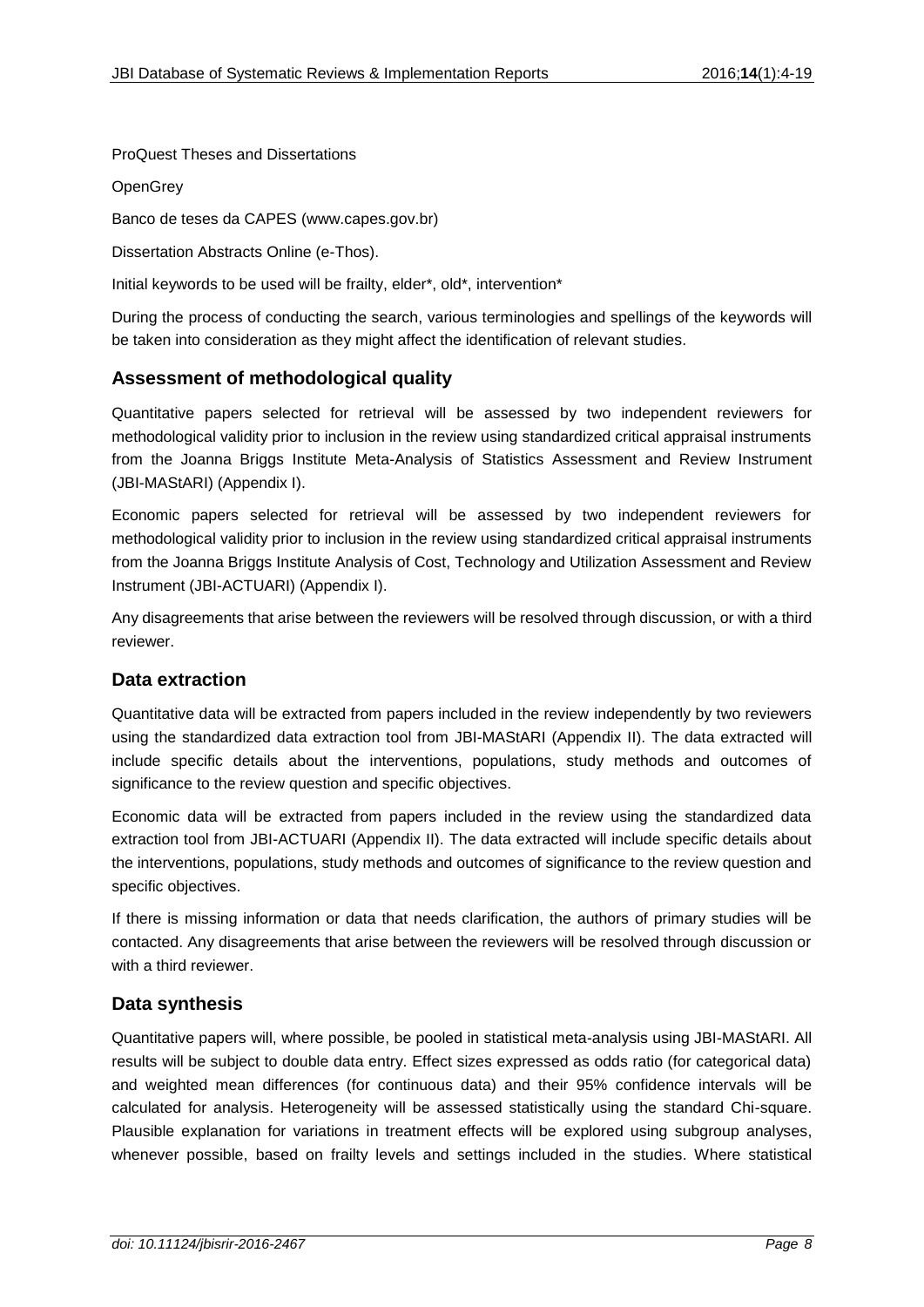pooling is not possible the findings will be presented in narrative form including tables and figures to aid in data presentation where appropriate.

Economic findings will, where possible, be pooled using JBI-ACTUARI and presented in a tabular summary. Where this is not possible, findings will be presented in narrative form.

## **Conflicts of interest**

The authors declare that there are no conflicts of interest.

### **Acknowledgements**

This protocol is part of the project / joint action '664367 / FOCUS' which has received funding from the European Union's Health Programme (2014-2020).





The authors acknowledge the contribution of the following Focus Group members: Alessandro Nobili and Barbara D'Avanzo (IRCCS Istituto Di RicercheFarmacologiche "Mario Negri"), Ana González Segura and Enrique de la Cruz Martínez (EVERIS Spain S.L.U), Ana M. Martínez-Arroyo, Vicente Gil and Vicente Llorens (ESAM Tecnología S.L.), Donata Kurpas and Maria Bujnowska (Wroclaw Medical University), Federico Germini (Fondazione IRCCS Cà Granda – Ospedale Maggiore Policlinico), James Brown and Rachel Shaw (Aston Research Centre for Healthy Ageing, Aston University) and Lex van Velsen (Roessingh Research and Development) who were involved in decision-making and planning of the FOCUS project, and development of PICO questions and structuring of PICO components for this protocol.

The authors also thank Daniela Cardoso for her contribution to the protocol development.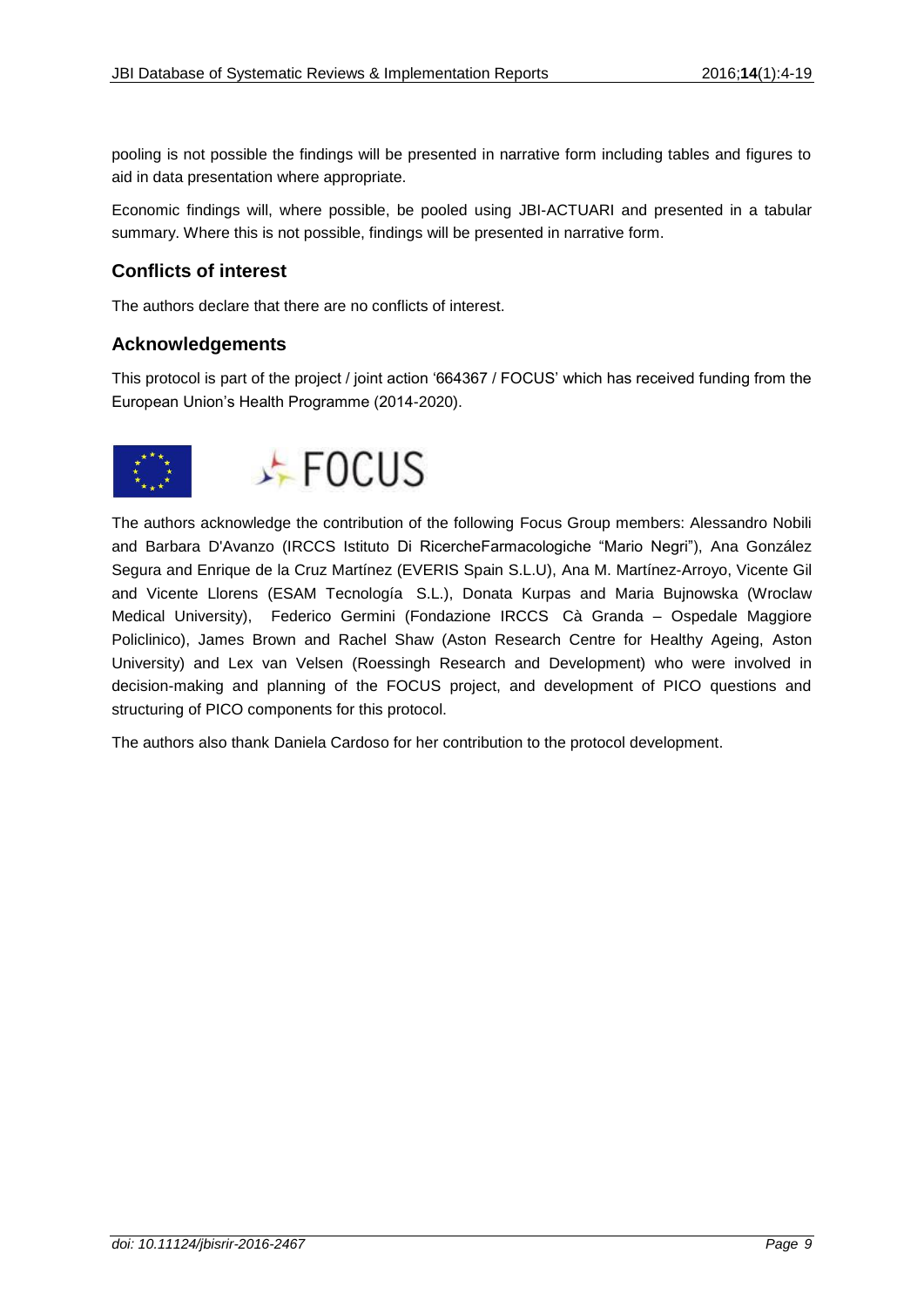## **References**

- 1. Fried LP, Ferrucci L, Darer J, et al. Untangling the concepts of disability, frailty, and comorbidity: implications for improved targeting and care. J Gerontol A Biol Sci Med Sci 2004;59(3):255-263.
- 2. Clegg A, Young J, Iliffe S, et al. Frailty in elderly people. Lancet 2013; 381(9868):752-762.
- 3. Topinková E. Aging, Disability and Frailty. Ann Nutr Metab 2008;52(suppl 1):6-11.
- 4. Lang PO, Michel JP, Zekry D. Frailty Syndrome: A Transitional State in a Dynamic Process. Gerontology 2009;55(5):539-549.
- 5. Bergman H, Ferrucci L, Guralnik J, et al. Frailty: an emerging research and clinical paradigm issues and controversies. J. Gerontol. A: Biol. Sci. Med. Sci. 2007;62(7):731-737.
- 6. Lipsitz LA: Dynamic models for the study of frailty. Mech Ageing Dev 2008;129(11):675-676.
- 7. Rockwood K, Mitnitski A. Frailty in relation to the accumulation of deficits. J Gerontol A Biol Sci Med Sci 2007;62(7):722-727.
- 8. Fried LP, Tangen CM, Walston J, et al. Frailty in older adults: evidence for a phenotype. J GerontolBiol Med Sci 2001;56(3):M146–M156.
- 9. Lang PO, Michel JP, Zekry D. Frailty Syndrome: A transitional State in a Dynamic Process. Gerontology 2009;55(5):539-549.
- 10. Ferrucci L, Windham BG, Fried LP. Frailty in older persons. Genus 2005;61(1):39-53.
- 11. Varadhan R, Seplaki CS, Xue QL, et al. Stimulus-response paradigm for characterizing the loss of resilience in homeostatic regulation associated with frailty. Mech Ageing Dev 2008;129(11):666-670.
- 12. Langlois F, Vu TTM, Kergoat MJ, et al. The multiple dimensions of frailty: physical capacity, cognition, and quality of life. International Psychogeriatrics 2012;24(9):1429-1436.
- 13. Lin F, Roiland R, Chen DG, et al. Linking cognition and frailty in middle and old age: metabolic syndrome matters. Int J Geriatr Psychiatry. 2015;30(1):64-71.
- 14. Halil M, Kizilarslanoglu MC, Kuyumcu ME, et al. Cognitive aspects of frailty: mechanisms behind the link between frailty and cognitive impairment. J Nutr Health Aging 2015;19(3):276-283.
- 15. Robertson DA, Savva GM, Kenny RA. Frailty and cognitive impairment A review of the evidence and causal mechanisms. Ageing Research Reviews 2013;12(4):840-851.
- 16. Ávila-Funes, JA, Amieva H, Barberger-Gateau P, et al. Cognitive Impairment Improves the Predictive Validity of the Phenotype of Frailty for Adverse Health Outcomes: The Three-City Study. J Am Geriatr Soc 2009;57(3):453-461.
- 17. Sternberg SA, Schwartz AW, Karunananthan S, et al. The identification of frailty: A systematic literature review. Progress in Geriatrics 2011;59(11):2129-2139.
- 18. Collard, RM, Comijs HC, Naarding P, et al. Frailty as a Predictor of the Incidence and Course of Depressed Mood. J Am Med Direct Ass 2015;16(6):509-514.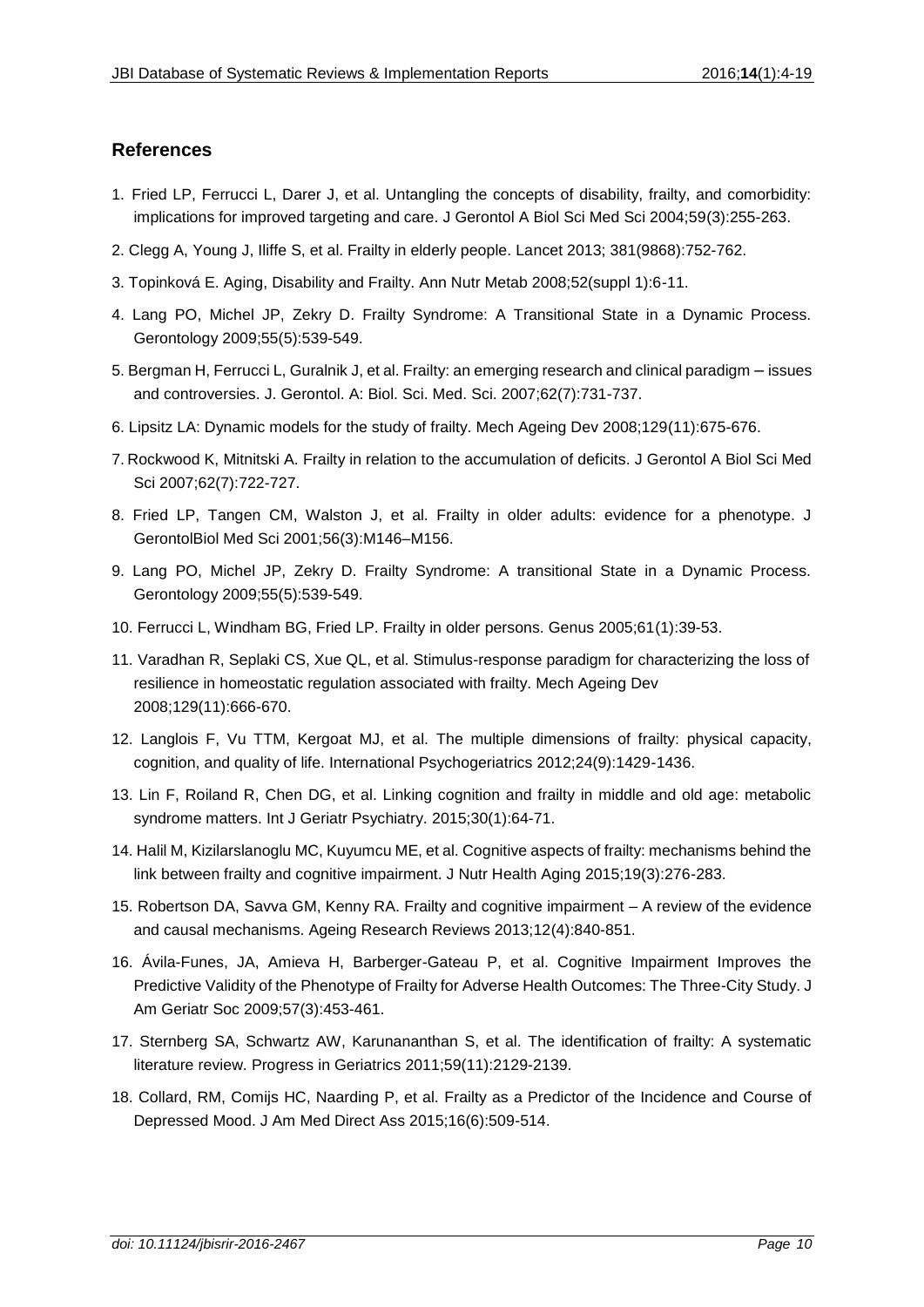- 19. Collard RM, Boter H, Schoevers RA, et al. Prevalence of frailty in community-dwelling older persons: A systematic review. J Am Geriatr Soc 2012;60(8):1487-1492.
- 20. Andreasen PT, Lund H, Aadahl M, et al. The experience of daily life of acutely admitted frail elderly patients one week after discharge from the hospital. Int J Qualitative Stud Health Well-being 2015;10:27370.
- 21. Cameron ID, Fairhall N, Langron C, et al. A multifactorial interdisciplinary intervention reduces frailty in older people: randomized trial. BC Med 2013;11:65.
- 22. Cesari M, Vellas B, Hsu F-C, et al. A Physical Activity Intervention to Treat the Frailty Syndrome in Older Persons – Results From the LIFE-P Study. J Gerontol A Biol Sci Med Sci 2015;70(2):216-222.
- 23. Pulignano G, Del Sindaco D, Di Lenarda A, et al. Usefulness of frailty profile for targeting older heart failure patients in disease management programs: a cost-effectiveness, pilot study. J Cardiovasc Med 2010;11(10):739-747.
- 24. Eklund K, Wilhelmson K, Gustafsson H, et al. One-year outcome of frailty indicators and activities of daily living following the randomized controlled trial; "Continuum of care for frail older people". BMC Geriatrics 2013;13:76
- 25. Bastos-Barbosa RG, Ferriolli E, Coelho EB, et al. Association of frailty syndrome in the elderly with higher blood pressure and other cardiovascular risk factors. Am J Hypertens. 2012;25(11):1156-1161.
- 26. Peklar J, O'Halloran AM, Maidment ID, et al. Sedative Load and Frailty Among Community-Dwelling Population Aged ≥65 Years. J Am Med Dir Assoc 2015;16(4):282-289.
- 27. Fairhall N, Sherrington C, Kurrle S, et al. Economic Evaluation of a Multifactorial, Interdisciplinary Intervention Versus Usual Care to Reduce Frailty in Frail Older People. J Am Med Dir Assoc 2015;16(1):41-48.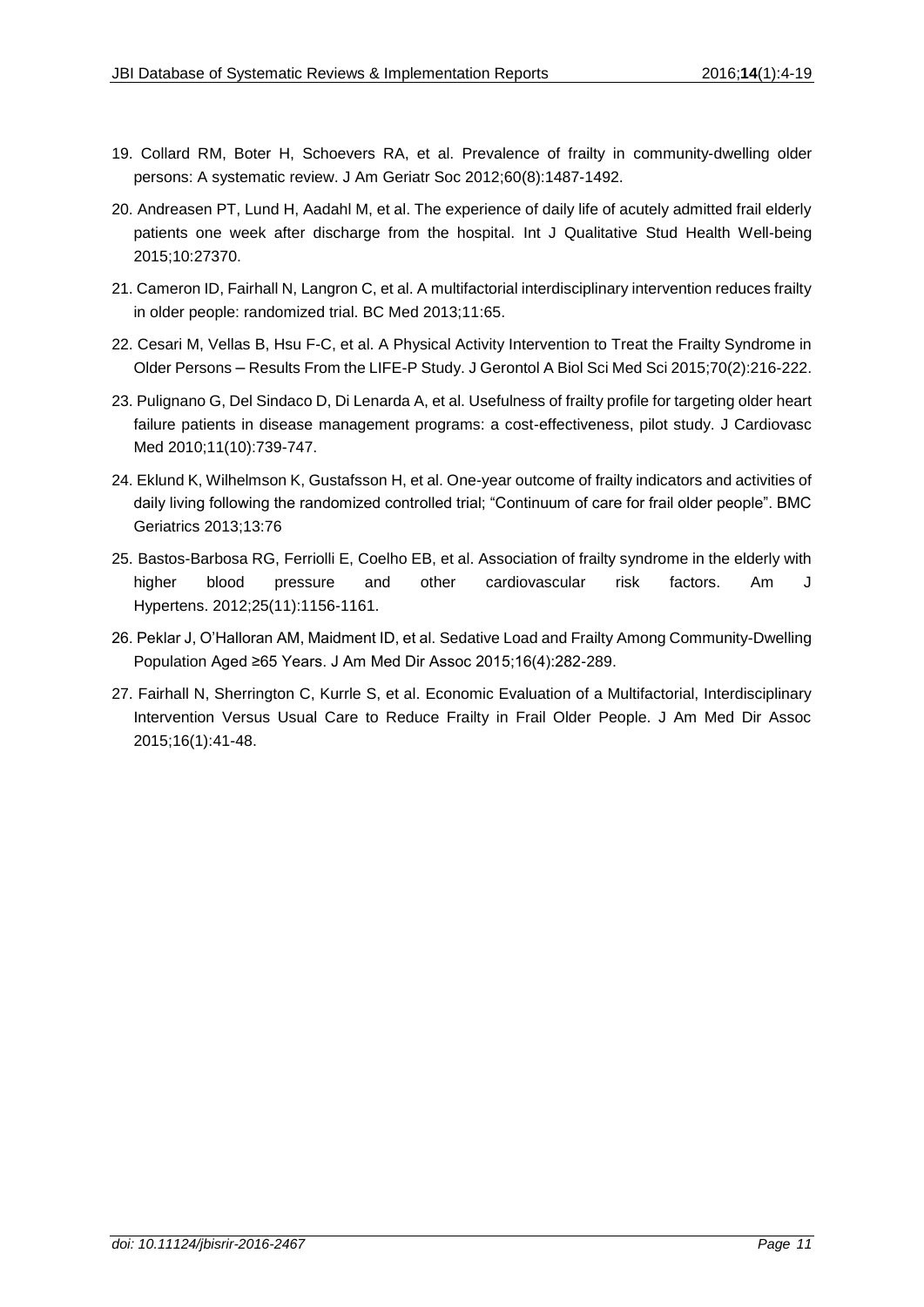## **Appendix I: Appraisal instruments**

#### **MAStARI appraisal instrument**

## **JBI Critical Appraisal Checklist for Randomised Control / Pseudo-randomised Trial**

|                                      | Author __________________________ Year _______ Record Number _______                      |     |         |         |                    |  |
|--------------------------------------|-------------------------------------------------------------------------------------------|-----|---------|---------|--------------------|--|
|                                      |                                                                                           | Yes | No      | Unclear | Not Applicable     |  |
|                                      | 1. Was the assignment to treatment<br>groups truly random?                                |     |         |         |                    |  |
| 2.                                   | Were participants blinded to<br>treatment allocation?                                     |     |         |         |                    |  |
| З.                                   | Was allocation to treatment groups<br>concealed from the allocator?                       |     |         |         |                    |  |
|                                      | 4. Were the outcomes of people who<br>withdrew described and included in<br>the analysis? |     |         |         |                    |  |
| 5.                                   | Were those assessing outcomes<br>blind to the treatment allocation?                       |     |         |         |                    |  |
| 6.                                   | Were the control and treatment<br>groups comparable at entry?                             |     |         |         |                    |  |
| 7.                                   | Were groups treated identically<br>other than for the named<br>interventions              | - 1 | - 1     |         |                    |  |
| 8.                                   | Were outcomes measured in the<br>same way for all groups?                                 |     |         |         |                    |  |
| 9.                                   | Were outcomes measured in a<br>reliable way?                                              |     |         |         |                    |  |
|                                      | 10. Was appropriate statistical analysis<br>used?                                         |     |         |         |                    |  |
|                                      |                                                                                           |     |         |         |                    |  |
| Include $\Box$<br>Overall appraisal: |                                                                                           |     | Exclude |         | Seek further info. |  |
|                                      | Comments (Including reason for exclusion)                                                 |     |         |         |                    |  |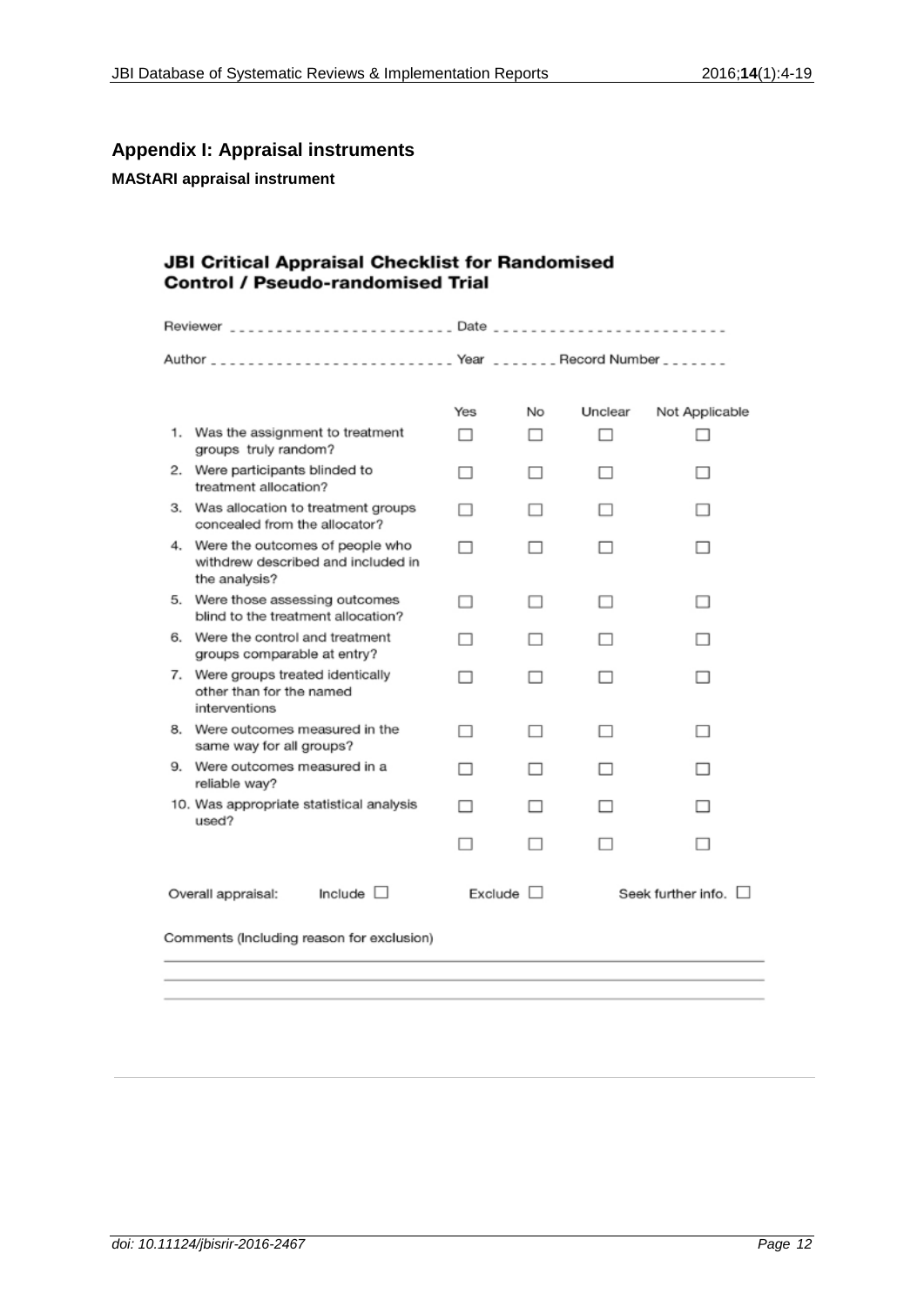### JBI Critical Appraisal Checklist for Descriptive / Case Series

|    |                                                                                        | Yes     | No | Unclear | Not<br>Applicable |
|----|----------------------------------------------------------------------------------------|---------|----|---------|-------------------|
|    | 1. Was study based on a random or pseudo-<br>random sample?                            |         |    |         |                   |
| 2. | Were the criteria for inclusion in the sample<br>clearly defined?                      |         |    |         |                   |
|    | 3. Were confounding factors identified and<br>strategies to deal with them stated?     |         |    |         |                   |
| 4. | Were outcomes assessed using objective<br>criteria?                                    |         |    |         |                   |
| 5. | If comparisons are being made, was there<br>sufficient descriptions of the groups?     | П       |    |         |                   |
|    | 6. Was follow up carried out over a sufficient<br>time period?                         | п       |    |         |                   |
|    | 7. Were the outcomes of people who withdrew<br>described and included in the analysis? | H       |    |         |                   |
| 8. | Were outcomes measured in a reliable way?                                              | П       |    |         |                   |
| 9. | Was appropriate statistical analysis used?                                             |         |    |         |                   |
|    | Overall appraisal:<br>Include $\Box$                                                   | Exclude |    |         | Seek further info |
|    | Comments (Including reason for exclusion)                                              |         |    |         |                   |
|    |                                                                                        |         |    |         |                   |
|    |                                                                                        |         |    |         |                   |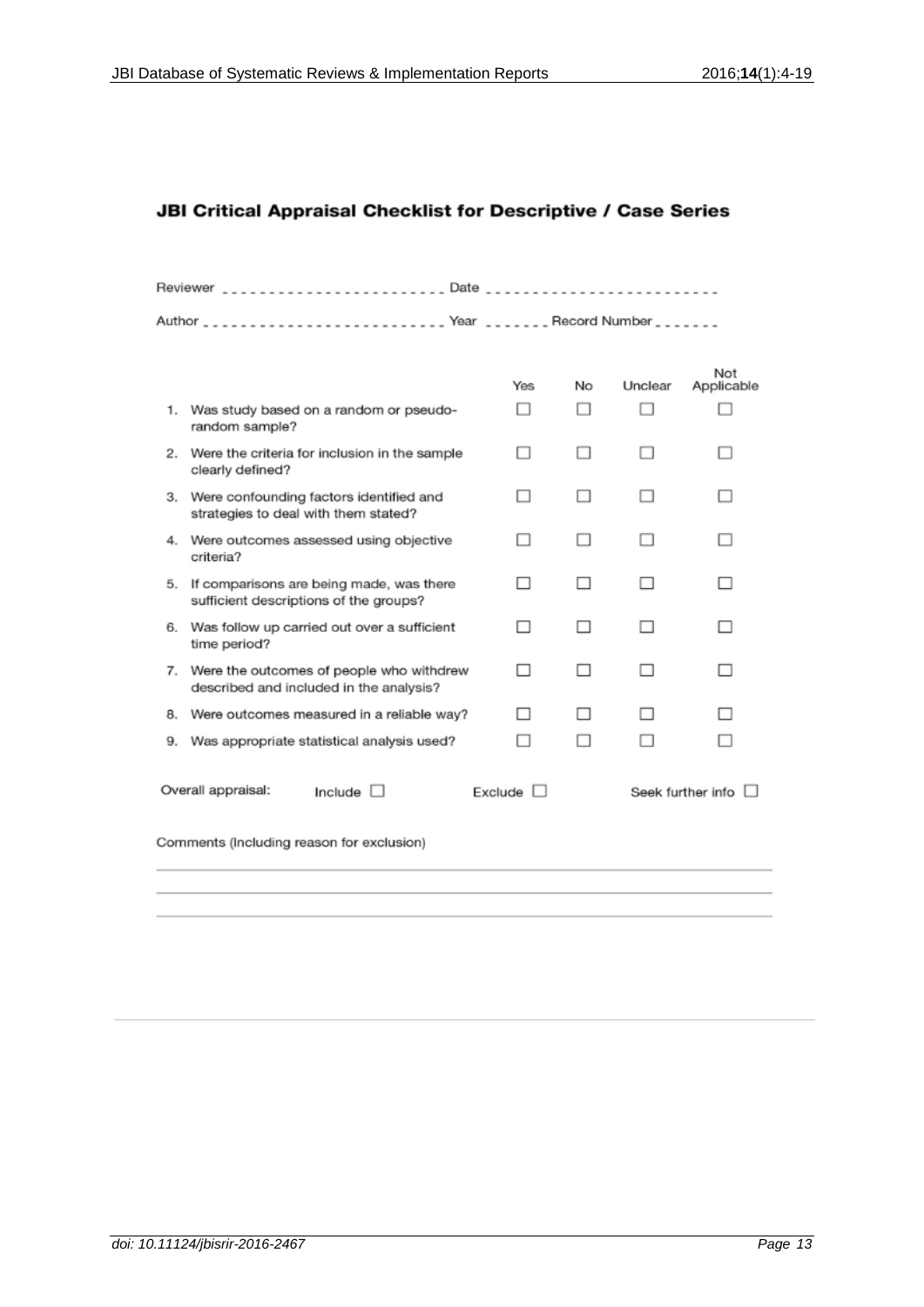## **JBI Critical Appraisal Checklist for Comparable Cohort/ Case Control**

|                                           |                                                                                        | Yes | No             | Unclear | Not Applicable       |  |
|-------------------------------------------|----------------------------------------------------------------------------------------|-----|----------------|---------|----------------------|--|
| 1.                                        | Is sample representative of patients<br>in the population as a whole?                  |     |                |         |                      |  |
|                                           | 2. Are the patients at a similar point in<br>the course of their condition/illness?    |     |                |         |                      |  |
| З.                                        | Has bias been minimised in relation<br>to selection of cases and of<br>controls?       |     |                |         |                      |  |
|                                           | 4. Are confounding factors identified<br>and strategies to deal with them<br>stated?   |     |                |         |                      |  |
|                                           | 5. Are outcomes assessed using<br>objective criteria?                                  |     |                |         |                      |  |
|                                           | 6. Was follow up carried out over a<br>sufficient time period?                         |     |                |         |                      |  |
| 7.                                        | Were the outcomes of people who<br>withdrew described and included in<br>the analysis? |     |                |         |                      |  |
| 8.                                        | Were outcomes measured in a<br>reliable way?                                           | . . |                |         | - 1                  |  |
| 9.                                        | Was appropriate statistical analysis<br>used?                                          |     |                |         |                      |  |
| Include L<br>Overall appraisal:           |                                                                                        |     | Exclude $\Box$ |         | Seek further info. [ |  |
| Comments (Including reason for exclusion) |                                                                                        |     |                |         |                      |  |
|                                           |                                                                                        |     |                |         |                      |  |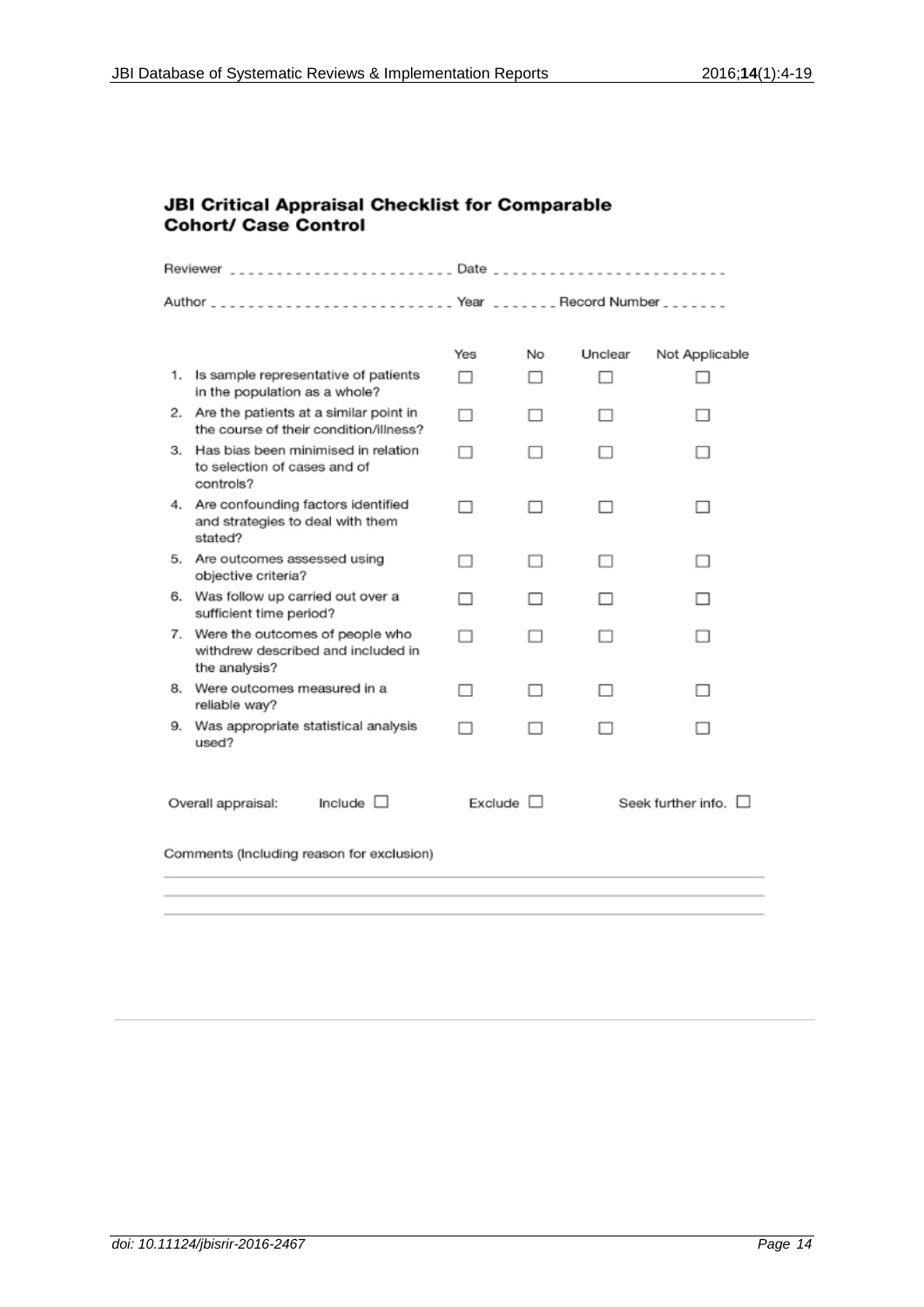## **ACTUARI appraisal instrument**

| <b>JBI Critical Appraisal Checklist for Economic Evaluations</b> |  |
|------------------------------------------------------------------|--|
|------------------------------------------------------------------|--|

|    | Reviewer ___________________________                                                                       | Date $\ldots$ |    |                                  |                          |
|----|------------------------------------------------------------------------------------------------------------|---------------|----|----------------------------------|--------------------------|
|    |                                                                                                            |               |    | Year_______ Record Number ______ |                          |
|    |                                                                                                            | Yes           | No | Unclear                          | Not<br>Applicable        |
| 1. | Is there a well defined question?                                                                          | п             |    |                                  | $\overline{\phantom{a}}$ |
| 2. | Is there comprehensive description<br>of alternatives?                                                     | п             |    |                                  |                          |
| З. | Are all important and relevant costs and<br>outcomes for each alternative identified?                      | ⊓             |    |                                  |                          |
| 4. | Has clinical effectiveness been established?                                                               | H             |    |                                  |                          |
| 5. | Are costs and outcomes measured<br>accurately?                                                             |               |    |                                  |                          |
| 6. | Are costs and outcomes valued credibly?                                                                    | п             | H  |                                  |                          |
| 7. | Are costs and outcomes adjusted for<br>differential timing?                                                |               |    |                                  |                          |
| 8. | Is there an incremental analysis of costs<br>and consequences?                                             | п             |    |                                  |                          |
| 9. | Were sensitivity analyses conducted to<br>investigate uncertainty in estimates of cost<br>or consequences? | п             |    |                                  |                          |
|    | 10. Do study results include all issues of<br>concern to users?                                            |               |    |                                  |                          |
|    | 11. Are the results generalisable to the setting<br>of interest in the review?                             |               |    |                                  |                          |
|    | Exclude<br>Overall appraisal: Include<br>$\Box$<br>Comments (Including reasons for exclusion)              |               |    | Seek further info.               |                          |
|    |                                                                                                            |               |    |                                  |                          |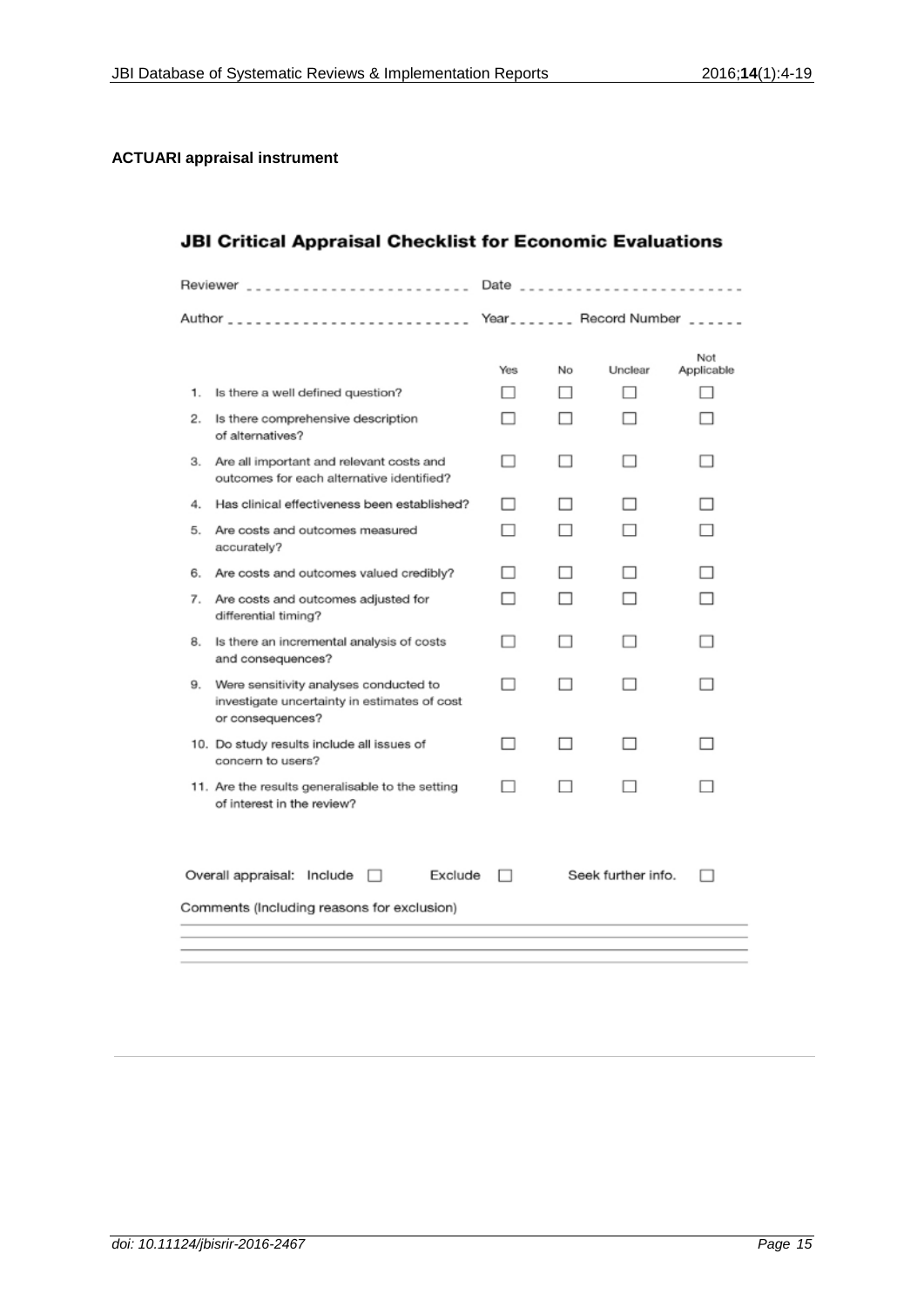## **Appendix II: Data extraction instruments**

**MAStARI data extraction instrument**

| <b>JBI Data Extraction Form for</b><br><b>Experimental / Observational Studies</b>                                                                                                                                                              |               |               |        |              |   |  |  |
|-------------------------------------------------------------------------------------------------------------------------------------------------------------------------------------------------------------------------------------------------|---------------|---------------|--------|--------------|---|--|--|
|                                                                                                                                                                                                                                                 | Reviewer Date |               |        |              |   |  |  |
|                                                                                                                                                                                                                                                 |               |               |        |              |   |  |  |
|                                                                                                                                                                                                                                                 |               |               |        |              |   |  |  |
| <b>Study Method</b>                                                                                                                                                                                                                             |               |               |        |              |   |  |  |
| RCT                                                                                                                                                                                                                                             | $\Box$        | Quasi-RCT     | $\Box$ | Longitudinal | ш |  |  |
| Retrospective                                                                                                                                                                                                                                   | П             | Observational | П      | Other        |   |  |  |
| <b>Participants</b>                                                                                                                                                                                                                             |               |               |        |              |   |  |  |
| Setting                                                                                                                                                                                                                                         |               |               |        |              |   |  |  |
| Population                                                                                                                                                                                                                                      |               |               |        |              |   |  |  |
| Sample size                                                                                                                                                                                                                                     |               |               |        |              |   |  |  |
|                                                                                                                                                                                                                                                 |               |               |        |              |   |  |  |
| <b>Interventions</b>                                                                                                                                                                                                                            |               |               |        |              |   |  |  |
| Intervention A<br>the control of the control of the control of the control of the control of the control of the control of the control of the control of the control of the control of the control of the control of the control of the control |               |               |        |              |   |  |  |
| Intervention B                                                                                                                                                                                                                                  |               |               |        |              |   |  |  |
| Authors Conclusions:                                                                                                                                                                                                                            |               |               |        |              |   |  |  |
| Reviewers Conclusions:                                                                                                                                                                                                                          |               |               |        |              |   |  |  |
|                                                                                                                                                                                                                                                 |               |               |        |              |   |  |  |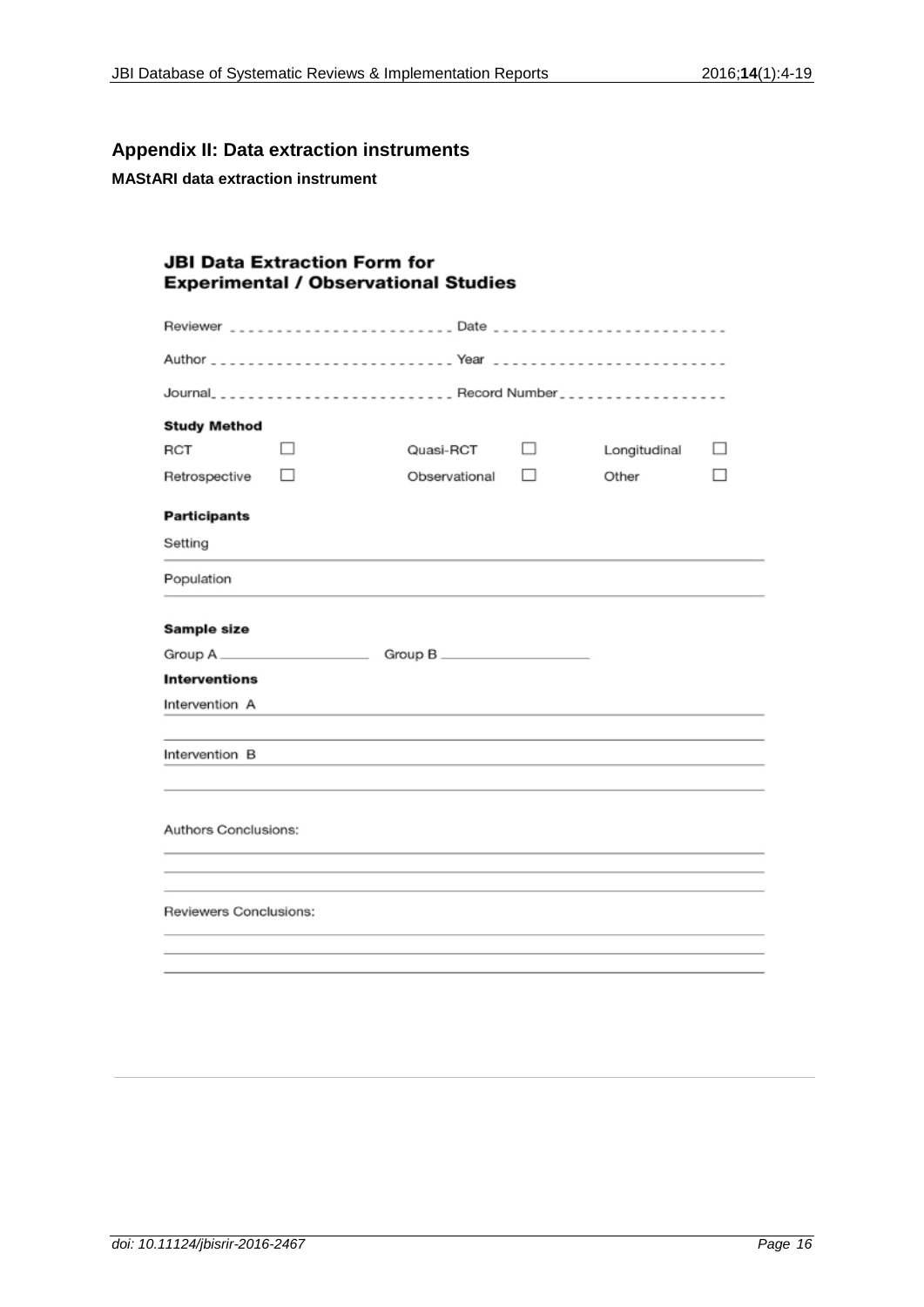#### **Study results**

#### Dichotomous data

| Outcome | Intervention ()<br>number / total number | Intervention ()<br>number / total number |
|---------|------------------------------------------|------------------------------------------|
|         |                                          |                                          |
|         |                                          |                                          |
|         |                                          |                                          |
|         |                                          |                                          |
|         |                                          |                                          |
|         |                                          |                                          |
|         |                                          |                                          |

#### Continuous data

| Outcome | Intervention ()<br>number / total number | Intervention ()<br>number / total number |
|---------|------------------------------------------|------------------------------------------|
|         |                                          |                                          |
|         |                                          |                                          |
|         |                                          |                                          |
|         |                                          |                                          |
|         |                                          |                                          |
|         |                                          |                                          |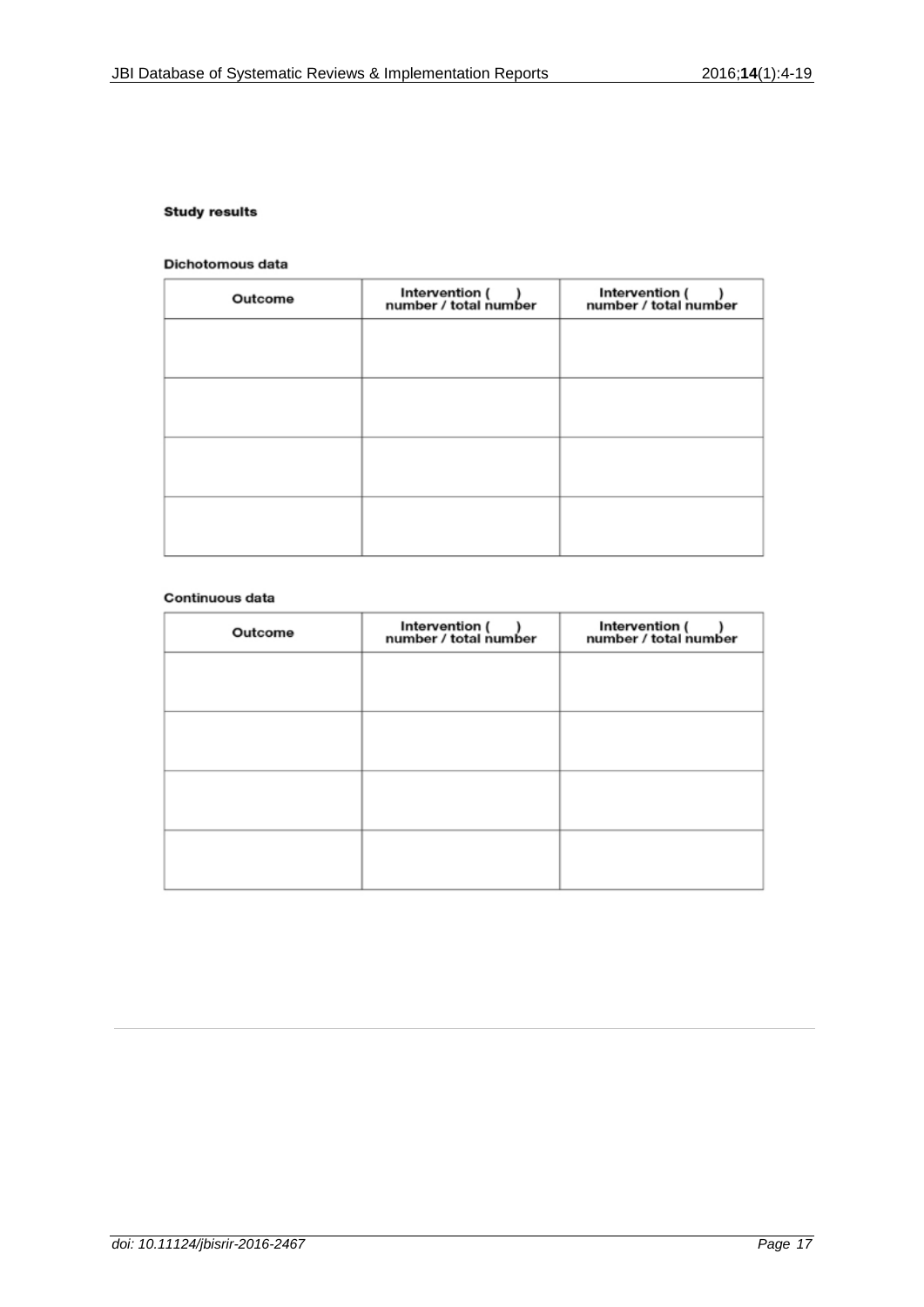## **ACTUARI data extraction instrument**

| <b>JBI Data Extraction Form for Economic Evaluations</b> |                     |             |                                    |        |
|----------------------------------------------------------|---------------------|-------------|------------------------------------|--------|
|                                                          |                     |             |                                    |        |
|                                                          |                     |             |                                    |        |
|                                                          |                     |             |                                    |        |
| Method of Evaluation Cost Minimisation                   | <b>Cost Utility</b> | $\Box$<br>п | Cost Effectiveness<br>Cost Benefit | п<br>П |
| Interventions                                            |                     |             |                                    |        |
|                                                          |                     |             |                                    |        |
| Comparator                                               |                     |             |                                    |        |
|                                                          |                     |             |                                    |        |
| Setting                                                  |                     |             |                                    |        |
|                                                          |                     |             |                                    |        |
| Geographical                                             |                     |             |                                    |        |
|                                                          |                     |             |                                    |        |
| Participants                                             |                     |             |                                    |        |
|                                                          |                     |             |                                    |        |
| Source of effectiveness data                             |                     |             |                                    |        |
|                                                          |                     |             |                                    |        |
| Authors Conclusions                                      |                     |             |                                    |        |
|                                                          |                     |             |                                    |        |
| Reviewers Comments                                       |                     |             |                                    |        |
|                                                          |                     |             |                                    |        |
| <b>Extraction Complete</b>                               | Yes $\square$       |             | No <sub>1</sub>                    |        |